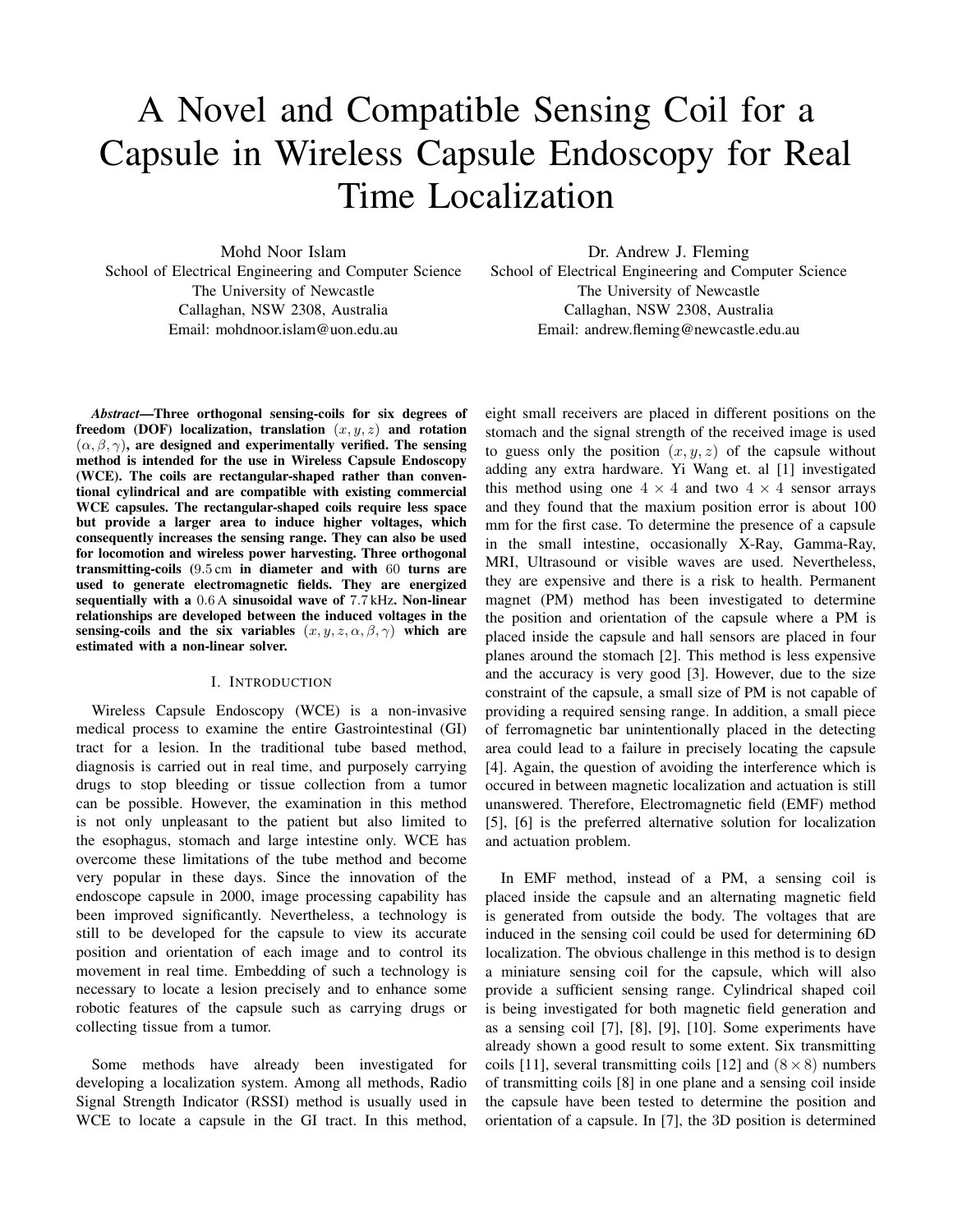by one sensing coil, one transmitting coil and five different frequencies. Instead of a single induction coil, an LC circuit is suggested to utilize resonance for localization [9], [13]. Errors are minimized using particle swarm optimization (PSO) algorithm [12], however the standard deviation is still high. Sensing range could be extended by increasing the size of the coil or by inserting a ferrite core in the sensing coil [9] that may have an impact on size or may interfere if any static magentic field is used for movement control. Rather than distributing transmitting coils in a plane, they can be palced othgonally about the same center [14] which makes the system simpler.

In this paper, we propose rectangular shaped three orthogonal sensing coils for 6D localization. This shape is chosen because the coils could be efficiently placed in the capsule without leaving any unused space and gives larger effective area normal to the magnetic flux. In addition, the coils could be used to develop a rotary motion by creating a force on the straight conductor using a static magnetic field. A localization system with three orthogonal transmitting coils of about 9.5 cm diameter is proposed to verify experimentally the performance of the sensing coils.

In the next section, we explain the construction of sensing coils and then the localization system is described in section III. Experimental results and a comparison are reported in section IV. We conclude the paper in section V.

# II. SENSING COIL DESIGN

The voltages induced in the sensing coils are used for the capsule's 6D localization. The magnitude of the induced voltage depends on the coil's area normal to the flux and number of turns in the coil considering that the frequency and density of the magnetic field are constant. A minimum amount of voltage is needed for accurate localization. Therefore, the sensing range depends on the magnitude of the induced voltage. As the volume of a capsule is limited, it's challenging to design a sensing coil with minimum volume but maximum area. Our proposed rectangular shaped sensing coils are shown in Fig. 1b. Current sensing coils, which are in cylindrical shape and shown in Fig. 1a, occupy some unused space in the capsule whereas our proposed sensing coils do not hold any unused space and provide a larger area. Consequently, the same sensing range is achievable with a less number of turns that refers to volume minimization.

The dimension of the two similar large coils and a small coil are  $20 \text{ mm} \times 7 \text{ mm}$  and  $7 \text{ mm} \times 7 \text{ mm}$  respectively. The longer edge of the large coils could be placed through the surface of the capsule as shown in Fig. 2a. It can make the surface harder. The length and diameter of a commercialized capsule are 26 mm and 11 mm respectively. We used a 0.08 mm diameter copper wire for the sensing coil and the claculated total volume of the sensing coils is  $48.88 \text{ mm}^3$  which is only  $1.92\%$  of the total volume of the capsule.



(a) Cylindrical coils [14] (b) Proposed rectangular coils Fig. 1: Comparision of cylindrical and rectangular shaped coils

The sensing coils are compatible with the commercialized capsules and can be easily placed in. Fig. 2a shows the internal situation of the capsule after inserting the sensing coils. The red, light blue and yellow colours represent the three orthogonal sensing coils. We can create a force on the straight edges of the coils using an external static magnetic field. Therefore, reorientation and a rotary motion can be achieved. We propose a helix shaped outer surface of the capsule shown



(a) Interior of the Capsule (b) Exterior of the Capsule Fig. 2: Fitting of sensing coils in the Capsule

in Fig. 2b so that the rotary motion can be converted to linear motion.

# III. LOCALIZATION SYSTEM

Our proposed localization system consists of three orthogonal transmitting coils and three orthogonal sensing coils. The system is shown in Fig. 3.



Fig. 3: Proposed localization system

The transmitting coils are placed outside the body and the centre of the coils is considered as a reference point or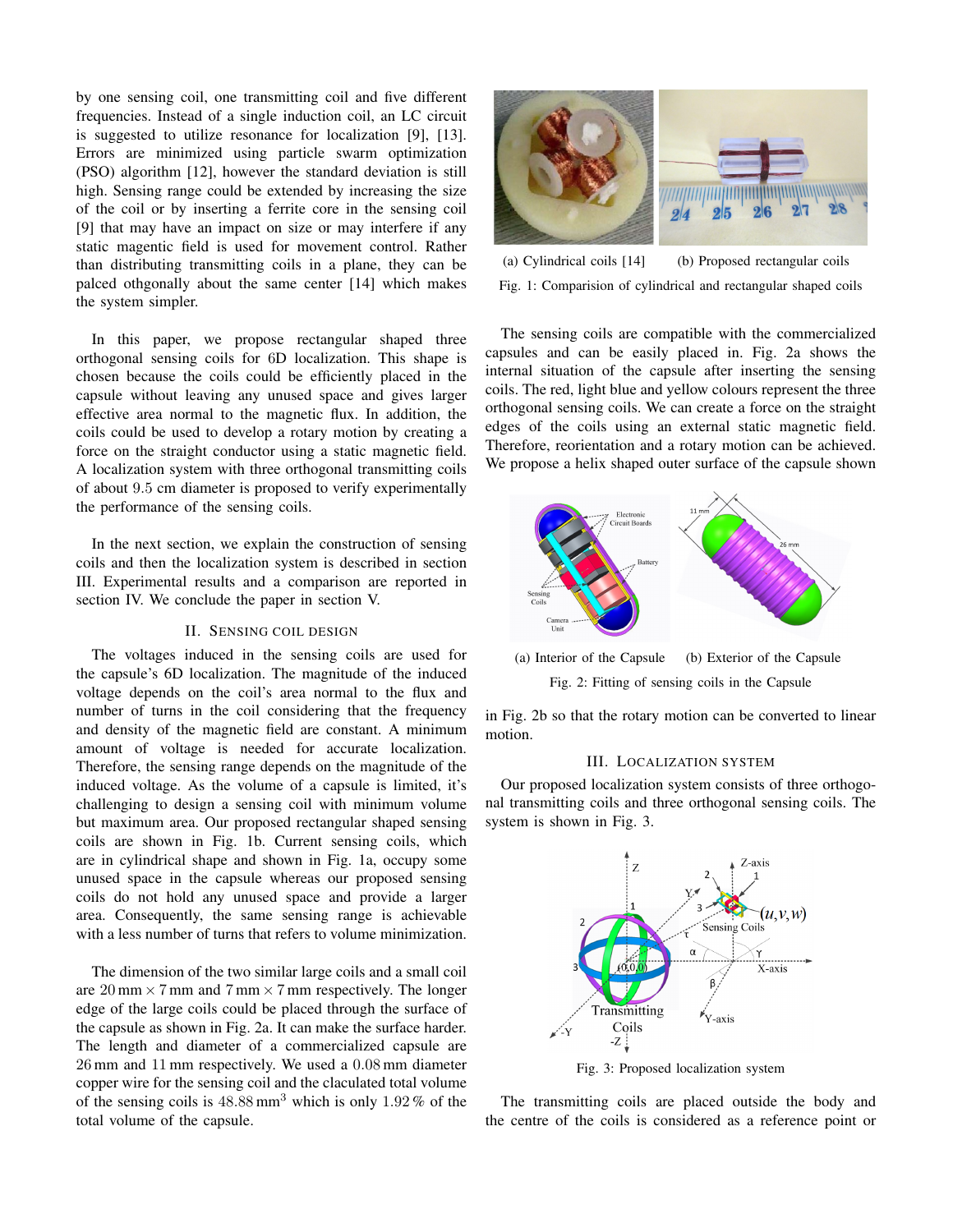| Parameters                                            |                        |                      | Close Distance ( $\tau = 117$ mm) | Far Distance ( $\tau = 257$ mm) |                        |                             |      |       |
|-------------------------------------------------------|------------------------|----------------------|-----------------------------------|---------------------------------|------------------------|-----------------------------|------|-------|
|                                                       | <b>Actual Position</b> | Experimental Outcome |                                   | Error                           | <b>Actual Position</b> | <b>Experimental Outcome</b> |      | Error |
|                                                       |                        | Mean                 | Std                               |                                 |                        | Mean                        | Std  |       |
| $u(\text{mm})$                                        | 114                    | 118.8                | 0.7                               | 4.8                             | 200                    | 196.8                       | 0.25 | 3.2   |
| $v(\text{mm})$                                        | $-100$                 | 59                   | 0.93                              | 2.4                             | 150                    | 152.7                       | 0.28 | 2.7   |
| w(mm)                                                 | 59                     | 50.2                 | 0.073                             | 8.8                             | 59                     | 46.4                        | 0.32 | 12    |
| $\alpha$ <sup><math>\overline{(^{\circ}}</math></sup> | 25                     | 24.30                | 0.017                             | 0.7                             | $-40$                  | $-32.75$                    | 0.2  |       |
| $\beta$ ( $^o$                                        | 50                     | 48.95                | .066                              | 1.04                            | 50                     | 50.33                       | .088 | 0.33  |
| 70<br>$\sim$                                          | 35                     | 36.59                | 0.038                             | 1.6                             | 29                     | 30.19                       | 0.25 | 1.2   |

TABLE I: Summary of Experimental Results

TABLE II: Comparison with Other Works

| Different Proposals       | Dimension                                                                    | Total                                                                                                                               | Effective          | Sensing    | Error                    |      |                            |      |
|---------------------------|------------------------------------------------------------------------------|-------------------------------------------------------------------------------------------------------------------------------------|--------------------|------------|--------------------------|------|----------------------------|------|
|                           |                                                                              | Volume                                                                                                                              | Area               | Range      |                          |      |                            |      |
|                           |                                                                              | $\text{m}^3$                                                                                                                        | (mm <sup>2</sup> ) | (mm)       |                          |      |                            |      |
|                           |                                                                              |                                                                                                                                     |                    |            | Position (mm)            |      | Orientation $\binom{o}{v}$ |      |
|                           |                                                                              |                                                                                                                                     |                    |            | Mean                     | Std  | Mean                       | Std  |
| X. Guo et. al. [12]       | 10 mm( $\phi$ ) × 9 mm(L)                                                    | 706                                                                                                                                 | 78.54              | $\leq 100$ | 11.6                     | 22.3 |                            | 6.22 |
| T. Nagaoka et. al [7]     |                                                                              | 76.32                                                                                                                               | 33.18              | $\leq 100$ | 11.6                     | 22.3 | ┑                          | 6.22 |
| S. Hashi et. al [9], [13] | $4 \text{ mm}(\phi) \times 10 \text{ mm}(L)$                                 | 125.664                                                                                                                             | 12.56              | 200        | $\overline{\phantom{a}}$ |      |                            |      |
| X. Guo et. al. [11]       | unexposed                                                                    |                                                                                                                                     |                    | 150        | 14                       | 39.3 | 7.6                        | 7.5  |
| Our Proposed method       | $\boxed{20 \text{ mm}(L) \times 7 \text{ mm}(W)}$ ,                          | 48.88                                                                                                                               | 140                | $\geq 257$ | 6                        | 0.28 | 1.11                       | 0.04 |
|                           |                                                                              |                                                                                                                                     |                    |            |                          |      |                            |      |
|                           | 6.5 mm( $\phi$ ) × 2.3 mm( $L$ )<br>$7 \text{ mm}(L) \times 7 \text{ mm}(W)$ | $\mathbf{D}$ : $\mathbf{L} = \mathbf{L} - \mathbf{L}$ $\mathbf{L} = \mathbf{L} - \mathbf{L}$ $\mathbf{L} = \mathbf{L} - \mathbf{L}$ |                    |            |                          |      |                            |      |

 $\phi$  = Diameter, L= Length, W= Width

 $(0, 0, 0)$ . The sensing coils are placed in the capsule. Consider the position of the capsule is  $(u, v, w)$  and the orientation of the capsule is  $(\alpha, \beta, \gamma)$ . The three orthogonal transmitting coils are so placed that they generate magnetic fluxes to  $X, Y$  and  $Z$  axis. Each transmitting coil works as a magnetic dipole. Therefore, the magnetic field,  $B$  that is generated by each coil, has three components, such as  $B_X, B_Y$  and  $B_Z$ , at any point around the coil. On the other hand, area of a sensing coil normal to  $X, Y$  and  $Z$  axis varies due to the different orientation of the capsule. At any moment, each sensing coil may have three area components normal to  $X, Y$ and Z axis. Therefore, the total induced voltage in each coil is the algebraic sum of voltages induced for  $B_X, B_Y$  and  $B_Z$ . Based on the induced voltages information in those three sensing coils equations can be developed to determine 6D localization  $(u, v, w, \alpha, \beta, \gamma)$  of the capsule.

#### IV. EXPERIMENTAL RESULTS

A block diagram of the experimental setup is shown in Fig. 4. A signal (sine wave) is generated from a Signal Generator (MSO-X 2012A). The signal is then amplified using a wideband amplifier (WPA 116). The amplified signal is then sent to the three transmitting coils through three relays. The relays are operated one by one to energize the transmitting coils sequentially. Relays are operated using a data acquisition card (NI USB-6008). Sensing coils are connected to the three channels of the oscilloscope (MSO-X 2012A). We used MATLAB program to operate transmitting coils through data acquisition card and to collect data from the oscilloscope. The sensing data is then used to determine the position and orientation of the capsule in the MATLAB environment.



Fig. 4: Block diagram for experimental setup for localization system



Fig. 5: Experiment for localization

The real experimental environment is shown in Fig. 5. All the structures are made of plastic to avoid any sort of interference or disturbance from metallic material. A white plastic board is taken as a base and marked off in cm. The transmitting coils are fixed at a position. The prototype of the